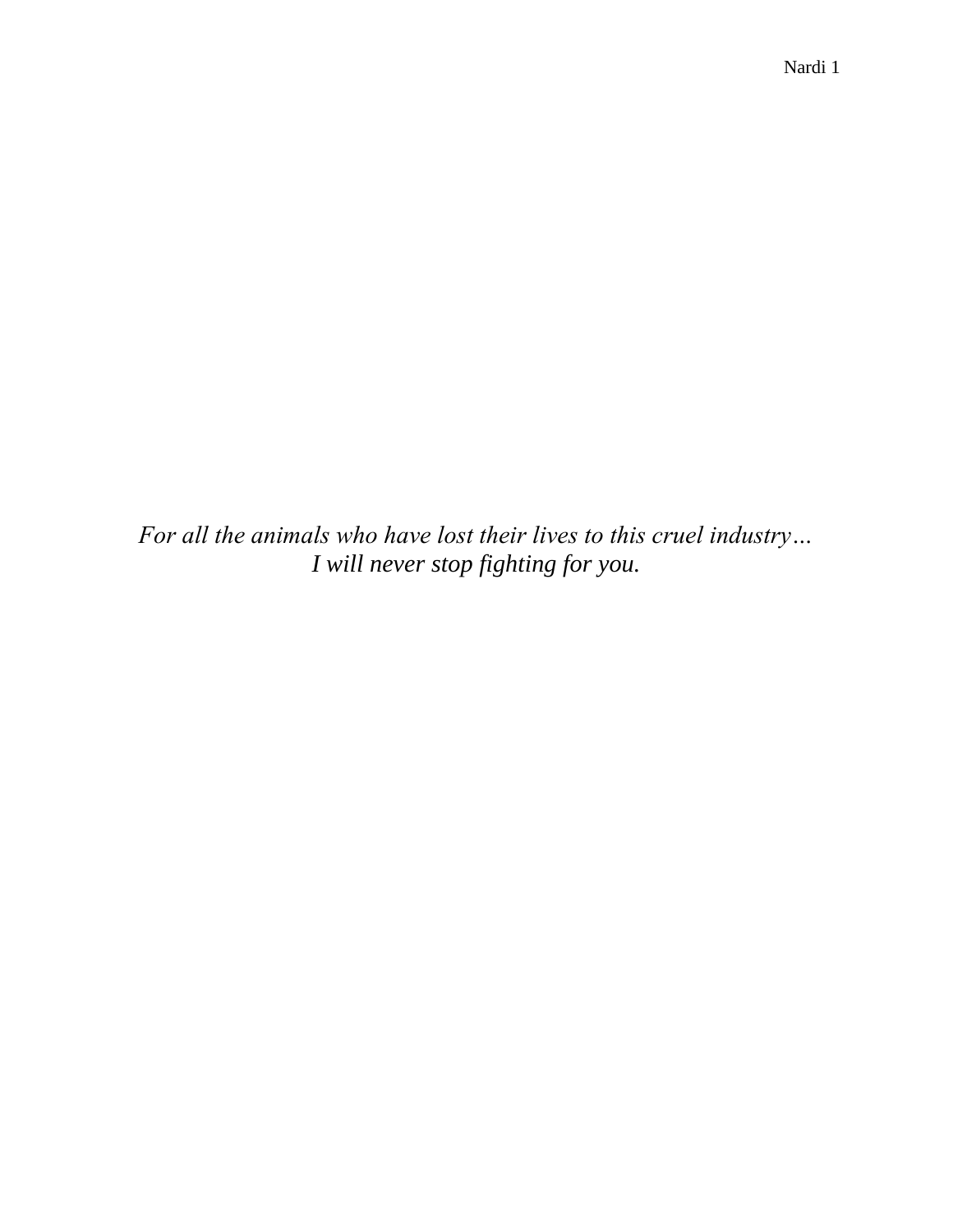## Animals ab**USED** for Entertainment

One of the most prevalent misconceptions in the world is that non-human animals are nothing more than a mere source of entertainment for humans. Every day, animals are captured from the wild, torn from their families, and forced into unnatural and unhealthy environments simply to please society. Recently, many animal rights activists have shifted their focus to animal entertainment, which has become one of today's largest controversies. Despite what many believe, the idea of animal rights is indeed plausible and represents a very new and important debate in our ongoing affairs with animals (Sunstein and Nussbaum 195). Although there were a few nineteenth-century thinkers who argued that animals have rights, the serious political movement for animal liberation is very young (Spring 1). While there is a long history of wild animals being kept in different forms of menageries, it was not until the mid-eighteenth century that the precursors of modem zoological parks which display imprisoned animals for public amusement emerged. The first established zoo in the world is thought to be Zoo Vienna, which opened in 1752. However, the Philadelphia Zoo, opened 1874, was the first public zoo in the United States. Within one year of opening, the Philadelphia Zoo received 228,000 visitors paying to observe the 813 animals they had already placed in confinement. As desire to visit zoological parks was spreading across the country, zoos began opening in every major city in America (Gruen 136). "Zoos are simply peep shows, the animals merely goods displayed to the public in return for hard cash" (Magel 121). Furthermore, the animals being kept in these early wildlife establishments were bound to a life of solitude in cramped cages and tanks with little or no access to fresh air and sunlight. As a result, captives rarely live long. In the unusual case they survive for longer periods of time, animals in captivity develop stereotypies such as rocking,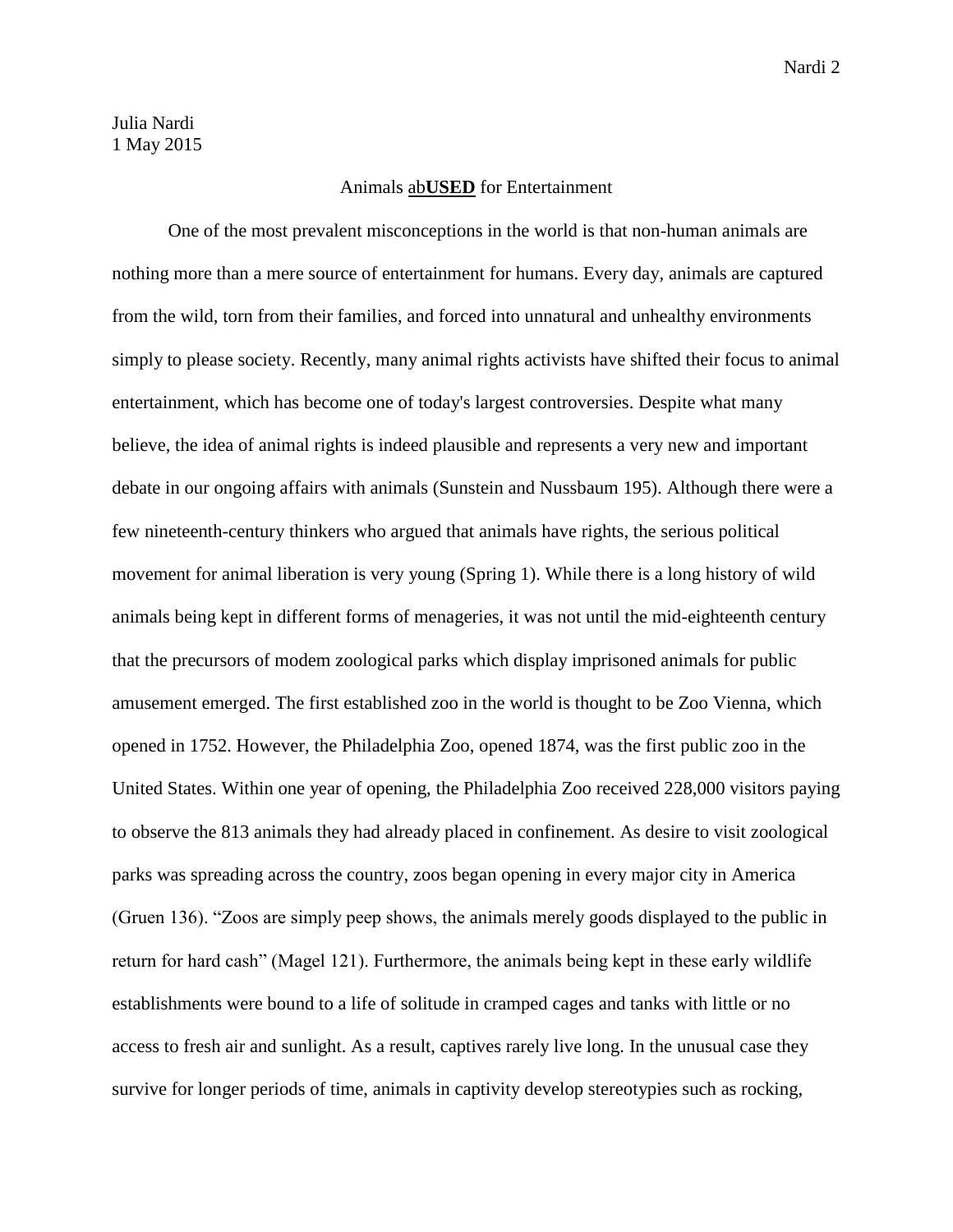pacing, and hair-pulling. Then and now, very little is known about how to care for wild animals (Gruen 136). Unfortunately, we are still facing the same problems today- even with the widespread knowledge that keeping animals locked up is a cruel industry. Defining 'cruel treatment' as unwarranted behavior that inflicts unnecessary pain on a creature capable of suffering, then most would agree that cruel treatment (so defined) *always* violates the rights of the being treated as such; rights that cannot ever be justifiably withdrawn or nullified (Morris and Fox 60). Many animal advocates argue a utilitarian perspective, suggesting that our duty as humans is to perform the act that will bring the best consequences to all those affected by the outcome (Regan 15). Through extensive global research, it has been undeniably proven that holding animals captive for human pleasure is not only abusive, but also unethical, immoral, and illegal.

In 2014, 229 institutions accredited by the Association of Zoos and Aquariums attracted over 175 million visitors (Association of Zoos and Aquariums). However, what most zoo-goers don't realize, while enjoying their day watching exotic animals, is how unhappy the animals truly are. Peter Batten, former director of San Jose Zoological Gardens, studied 200 zoos in the United States and was disturbed by his findings. In his book, *Living Trophies*, he documented a great deal of neurotic and malnourished animals who were kept locked in cramped, cold cells being fed artificial food. Furthermore, many of the animals had deformed bodies due to their unsuitable living quarters (Spring 117). As David Hancock, an architect and zoo director for over thirty years, notes: Zoo managers and designers know "virtually nothing about the wild habitats of the animals or of their natural diets, their breeding habits, natural groupings or lifestyles" (Gruen 137). As it turns out, wildlife exhibits are designed strictly to amuse, amaze, and entertain visitors by making the animals easily accessible to the gaze of the zoo visitor (Gruen 137-8). No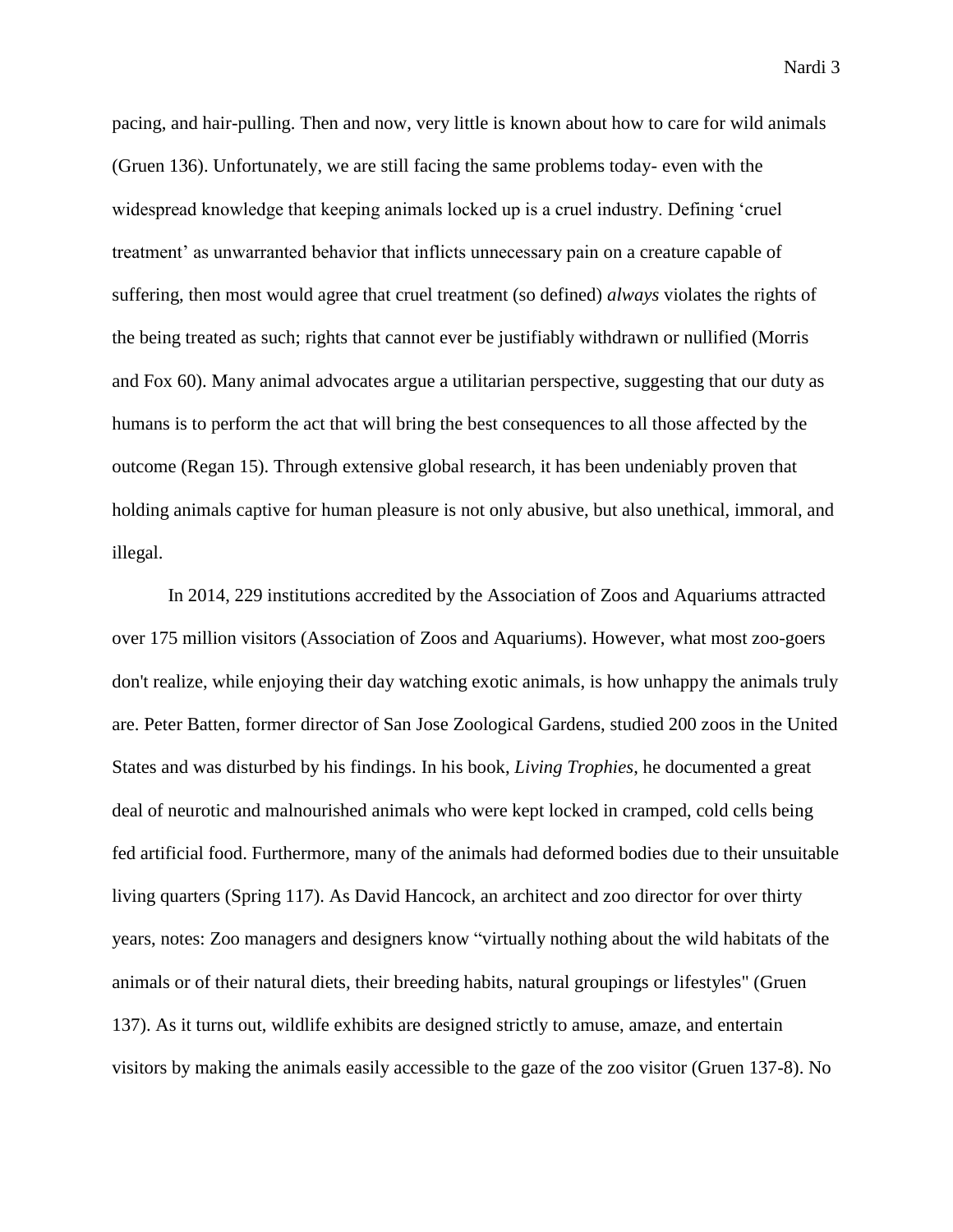animal would choose to live in full view of humans, but in a zoo, they have no choice (Kalof and Fitzgerald 219). Accordingly, permitting the subjects to live in greater spaces with natural features would allow the animals to escape the scope of zoo visitors (Gruen 137). The entire reason a patron visits a zoo is in the hope of interacting with uncommon animals. In order to achieve financial success, zoos go to great lengths to cater to this desire. How human amusement can justify humiliating animals in captivity is not quite clear (Spring 110). When humans observe other species, they demand to be acknowledged by that individual (Kalof and Fitzgerald 225). However, strangers are usually unable to make friendly eye-contact with the desired spectacle because the animals have been immunized to human encounter (Kalof and Fitzgerald 222). After all, they are stalked and patronized by crowds of humans every day. It is, therefore, no surprise that captives are known to act aggressively towards zookeepers and bystanders. In 2013, a documentary called *Blackfish* was released. This highly regarded documentary told the story of a captive whale located at SeaWorld in San Diego, California. This heartbreaking film, featuring Tilikum the Orca, caught the attention of millions of empathetic people worldwide. Animals in marine parks frequently demonstrate psychological disturbances and are often forced to perform degrading acts that conflict with their natural instincts (Born Free USA). Director and producer of *Blackfish*, Gabriela Cowperthwaite, reveals shocking footage and emotional interviews that analyze Tilikum's extraordinary nature, the species' inhumane treatment in captivity, and the lives lost as a result of Tilikum's viscous confinement operation (Cowperthwaite). Numerous animal deaths, in fact, are induced by frantic and frightened captives being administered high doses of sedative drugs. These excessive mortality rates are entirely preventable. Batten summarized his findings by saying, "The majority of American zoos are badly run, their direction incompetent, and animal husbandry inept and in some cases non-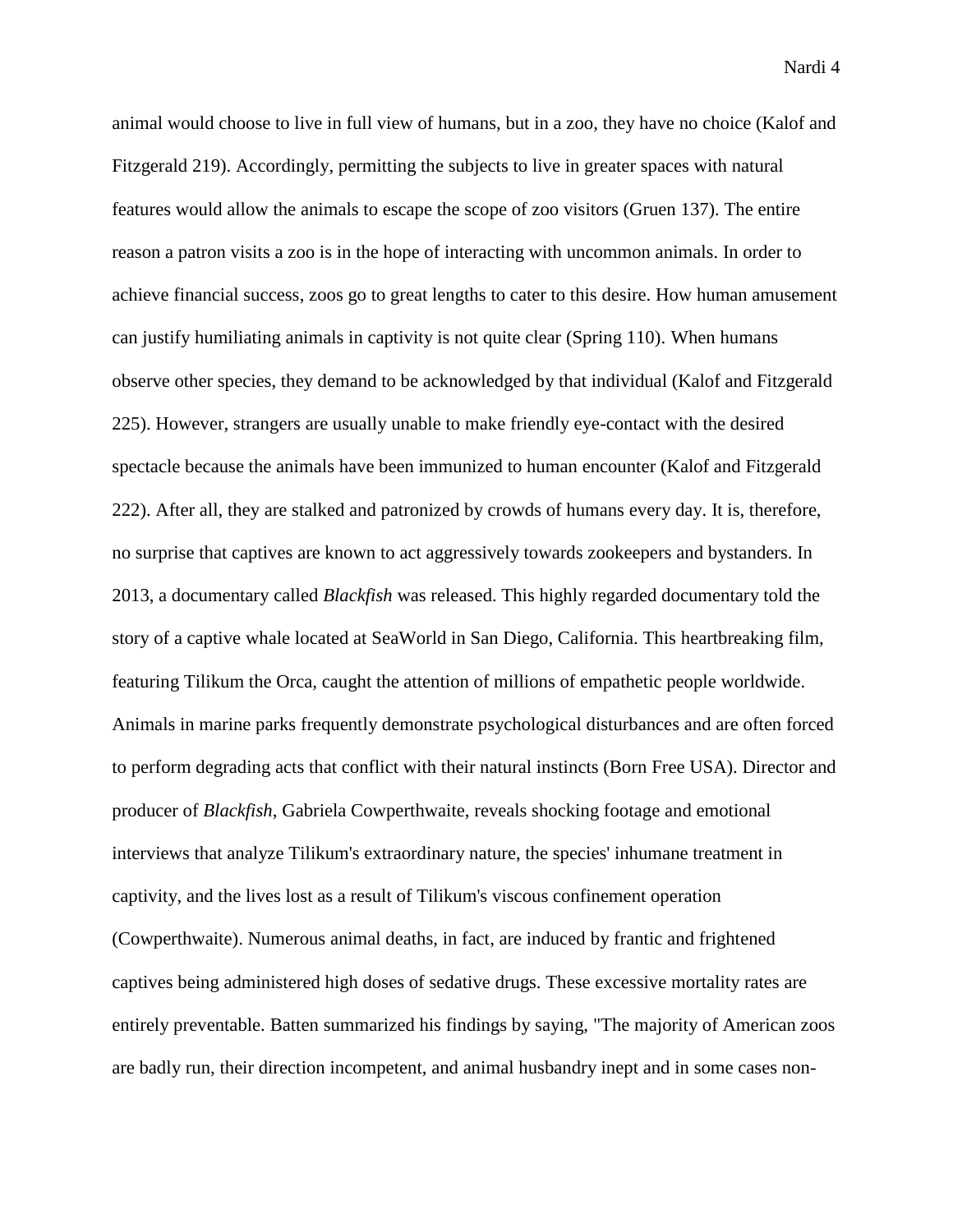existent" (Spring 117). Captive marine mammals have among the highest of death rates, which the guests at marine parks and oceanariums are not usually aware of. A famous pilot whale at one oceanarium was actually thirteen different pilot whales over time, each successive whale being introduced to visitors by the same name, pretending it was the same animal. Likewise, orcas, also known as killer whales, have a life expectancy as long humans; yet at Sea World in San Diego, the oceanarium best at keeping orcas alive, they only survive an average of eleven years (Pryor 82-3). The *Oxford Dictionary of Animal Behavior* notes: "It seems reasonable to allow that animals may be distressed by being unable to feed and drink, to move their limbs, to sleep, and to have social interaction with their fellows" (Kalof and Fitzgerald 97).

In 2002, Germany became the first European nation that voted to ensure the rights of non-human animals in its constitution, simply by adding the words "and animals" to a clause that obliges states to respect and protect the dignity of human beings (Sunstein and Nussbaum 4). Similarly, the famous argument of Jeremy Bentham for humane treatment of animals, which has received much deserved praise from humanitarians over the years, implies that the basis of our human duty to animals is the animal's capacity to feel pain. More specifically, now that we know animals can indeed feel pain and suffer, it is our job to prevent them from experiencing it (Morris and Fox 63). The American Society for the Prevention of Cruelty to Animals of the United States is committed to this basic approach (ASPCA). Animal rights advocates, as they're called, oppose any and all human "use" of animals, including exploiting animals in rodeos, circuses, zoos, aquariums, agriculture, hunting, and scientific experimentation (Sunstein and Nussbaum 5). Despite the existence of these organizations, wild animals can still be found being held in financially unstable, roadside attractions and non-accredited zoos (Gruen 158). While the owners of these run-down businesses defend their actions by arguing that they are preserving animal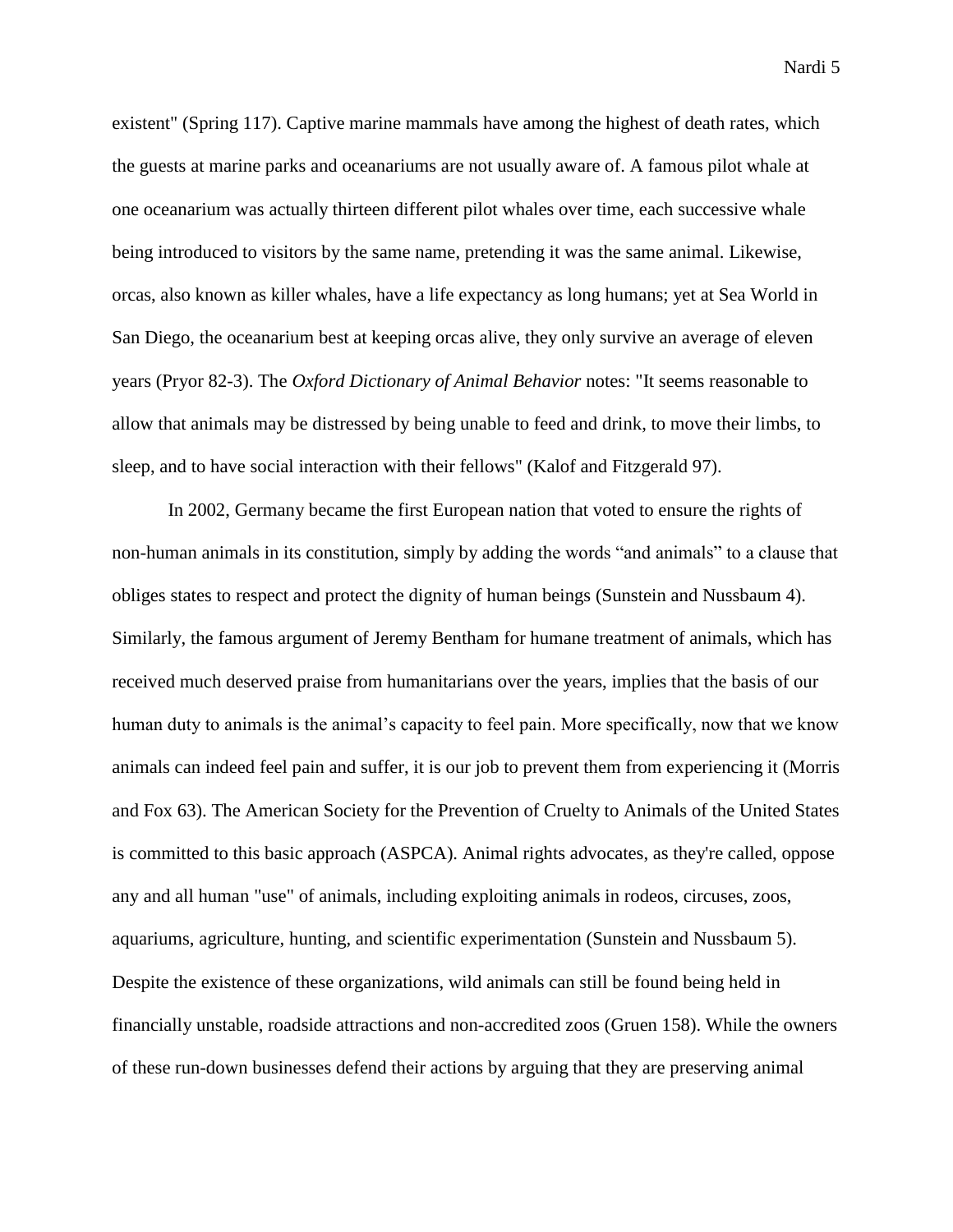species, it is unlikely that they are making progress in that area. If their primary reason behind holding exotic animals in captivity was indeed to preserve endangered species, they would instead support large-scale breeding centers rather than conventional zoos, which have neither the staff nor the facilities to run successful breeding programs (Spring 116). Zoo conservation efforts do not provide justification for keeping animals captive. There are countless organizations that support conservation efforts but do not hold animals captive (Gruen 139). Sanctuaries have been established all over the world to address these problems arising from orphaned, abused, abandoned, sick, aging, and unwanted captive animals (Gruen 159). The goal of true sanctuaries is to rescue, rehabilitate, nurture, and provide companionship for these animals while providing the best standard of care. Unlike prior captivity arrangements, animal sanctuaries provide spacious environments where rescued animals can express species-typical behaviors. Although the United States is generally accepted as being one of the most progressive nations in the world, we are far behind many other counties when it comes to animal rights. As Mahatma Ghandi once said, "The greatness of a nation can be judged by the way its animals are treated."

Animals were first trained to perform tricks in Ancient Rome, drawing in overflowing crowds with dancing bears, elephants standing on two feet, and other eccentric acts (Morris and Fox 8). Animals used in circuses are captives who are forced, by threat of punishment, to perform confusing, uncomfortable, repetitive, and often painful acts (PETA). San Diego Zoo, which is highly regarded, even has dancing bears and trained birds (Spring 110). Animal rights advocates hold that the essential criteria for moral consideration is subjecthood. To be a subject requires not only sentience, the capacity to feel pleasure and pain, but also the ability to retain propositional attitudes, emotions, will, and orientation to oneself and one's future (Regan 243). This more specific criteria draws the line of right bearers at least to include great apes, dolphins,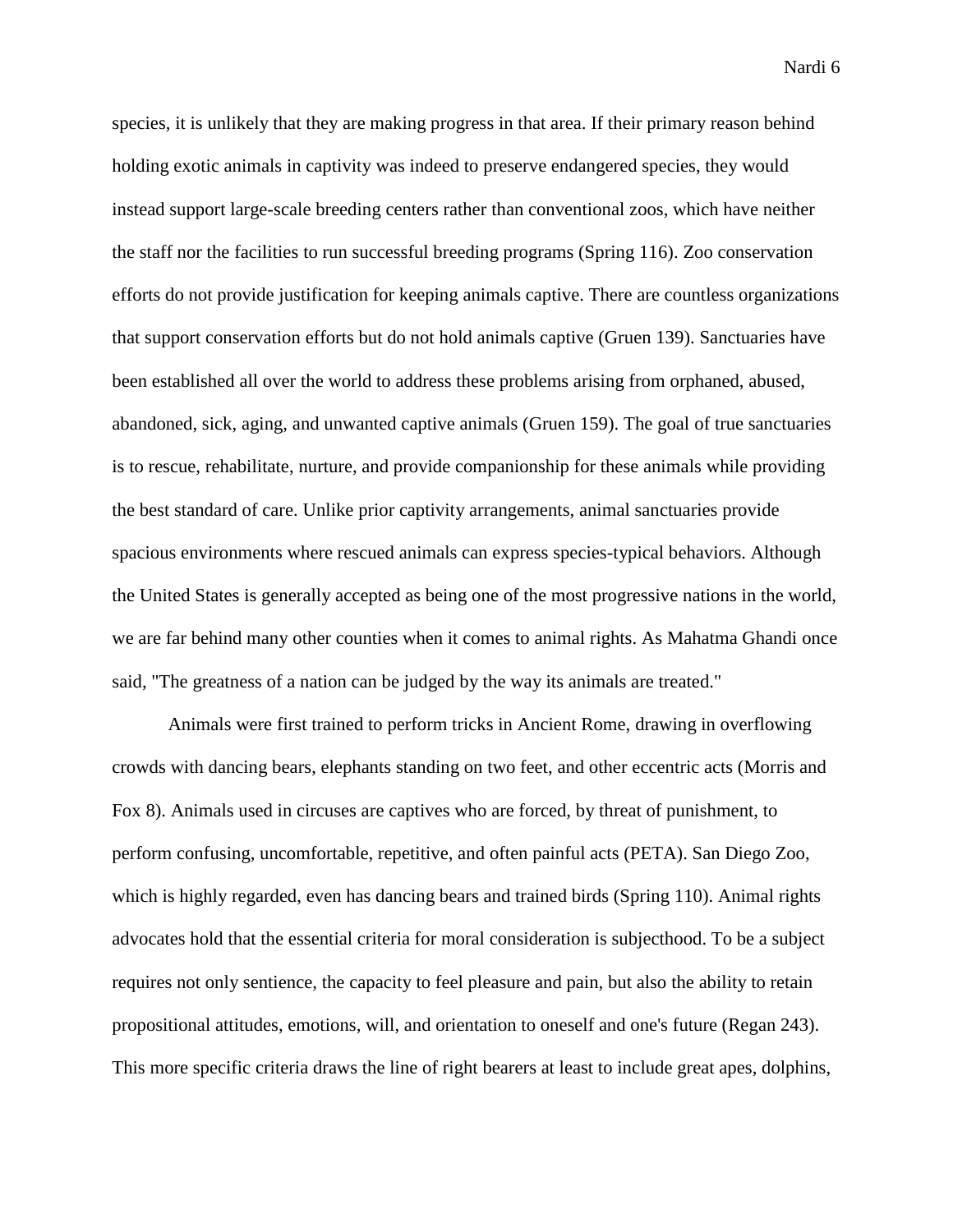whales, dogs, pigs, and other highly intelligent mammals, and arguably all birds and mammals. "We already know that both apes and dolphins have this kind of social and emotional complexity" (Spring 61). Subjecthood also generates rights including freedom from boredom, freedom to exercise normal capabilities, freedom of movement, and the right to life. Therefore, animals with equivalent capacities deserve equal rights, regardless of species membership. According to deontological moral theories, those rights cannot be superseded by the interests of humans- or any other beings for that matter (Sunstein and Nussbaum 278). It is for these reasons that the government should work harder to regulate hunting, scientific experimentation, entertainment, and farming to prevent unnecessary animal suffering (Sunstein and Nussbaum 7). One of the most fundamental entitlements of every animal is the entitlement to a healthy life. When wild animals are directly under the control of humans, it is clear that we are unable or unwilling to accommodate space analogous to their wild habitats. There are existing laws in place which ban cruelty and neglect, forbid harsh treatment for working animals, and regulate zoos and aquariums, but they are not enforced (Sunstein and Nussbaum 315). Illustrated in the following example, Cass Sunstein and Martha Nussbaum present various problems with animals in entertainment:

We use millions of animals for the sole purpose of providing entertainment. Animals are used in film and television. There are thousands of zoos, circuses, carnivals, race tracks, dolphin exhibits, and rodeos in the United States, and these and similar activities, such as bullfighting, also take place in other countries. Animals used in entertainment are often forced to endure lifelong incarceration and confinement, poor living conditions, extreme physical danger and hardship, and brutal treatment. Most animals used for entertainment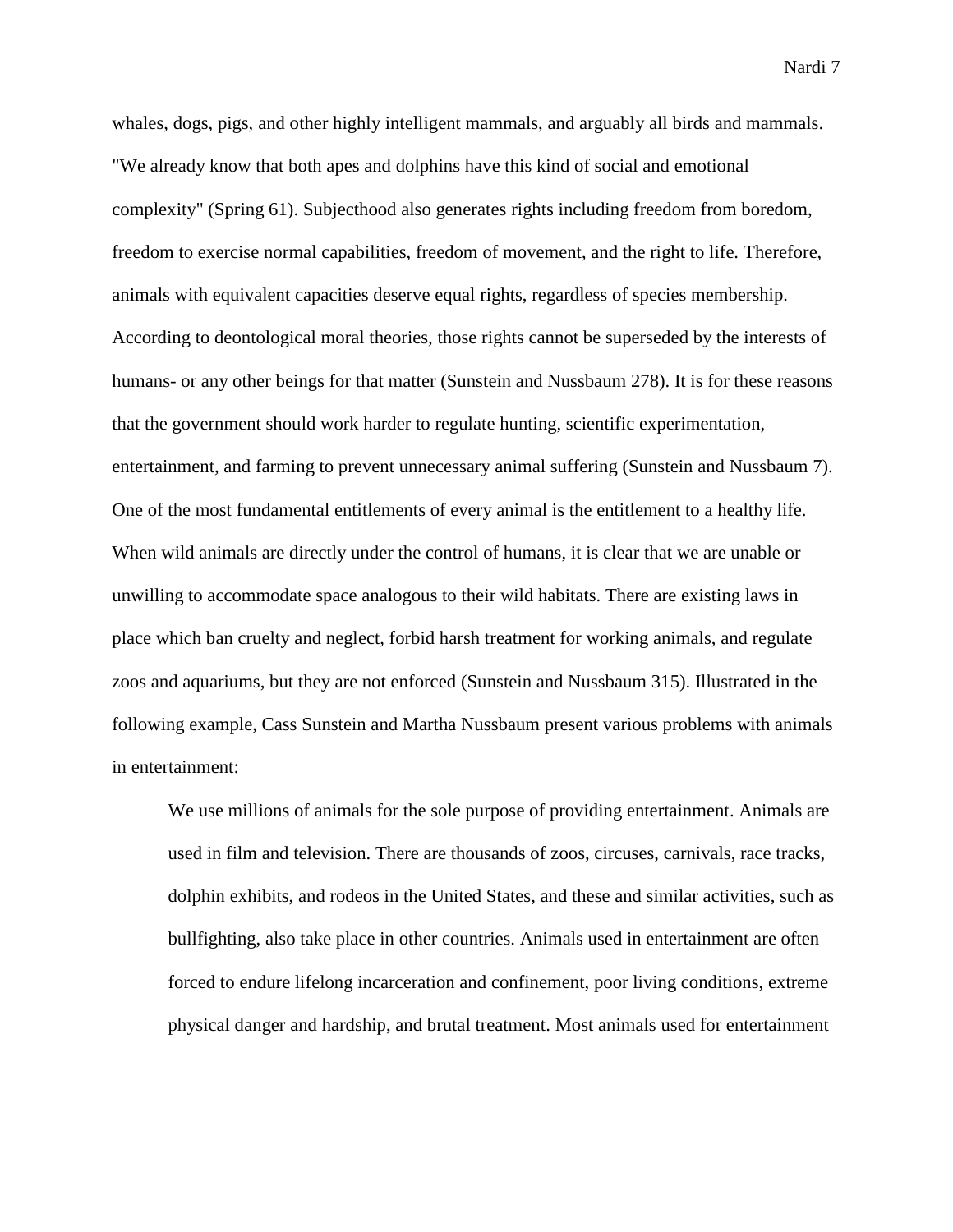purposes are killed when no longer useful, or sold into research or as targets for shooting on commercial hunting preserves. (110)

A great deal of wild animals are even trained to perform in famous movies, commercials, and TV shows, all the while being sheltered in abandoned warehouses until they are no longer needed or commercially profitable (Gruen 158). "They have been trained to do everything from hauling timber to standing on their hind legs, wearing a petticoat, for the amusement of circus spectators" (Kalof and Fitzgerald 143). Believe it or not, animals are even trained to perform naturalistic behaviors. This means that circus trainers literally have to teach animals how they would normally act in the wilderness, which is the exact opposite of natural behavior (Gruen 140).

A large percentage of zoo animals were originally the subject of a back-alley-trade. In fact, many of the top zoos in America have a history of buying illegally imported reptiles. "The shipment was certainly inexcusable and probably illegal, and the animals were almost certainly bound for zoos" (Regan and Spring 243). Similar to how they are acquired illegally, the methods used to dispose of the animals are illegal as well. As these exotic pets grow older in the wrong settings, they become increasingly hostile and aggressive which is problematic for their keepers. Therefore, exotic pets are usually killed or dumped in parks and forests, which is extremely dangerous, or they have their teeth removed and other body modifications performed on them, which they cannot give consent for (Gruen 158). This is nothing out of the ordinary, though. Captive animals are often battered, mangled, and executed (Kalof and Fitzgerald 220). For example, when chimpanzees are captured from the wild by trappers, the usual procedure is to shoot the mother and kidnap the child. Generally, ten chimpanzees die for every one that is delivered alive to the United States (Spring 117).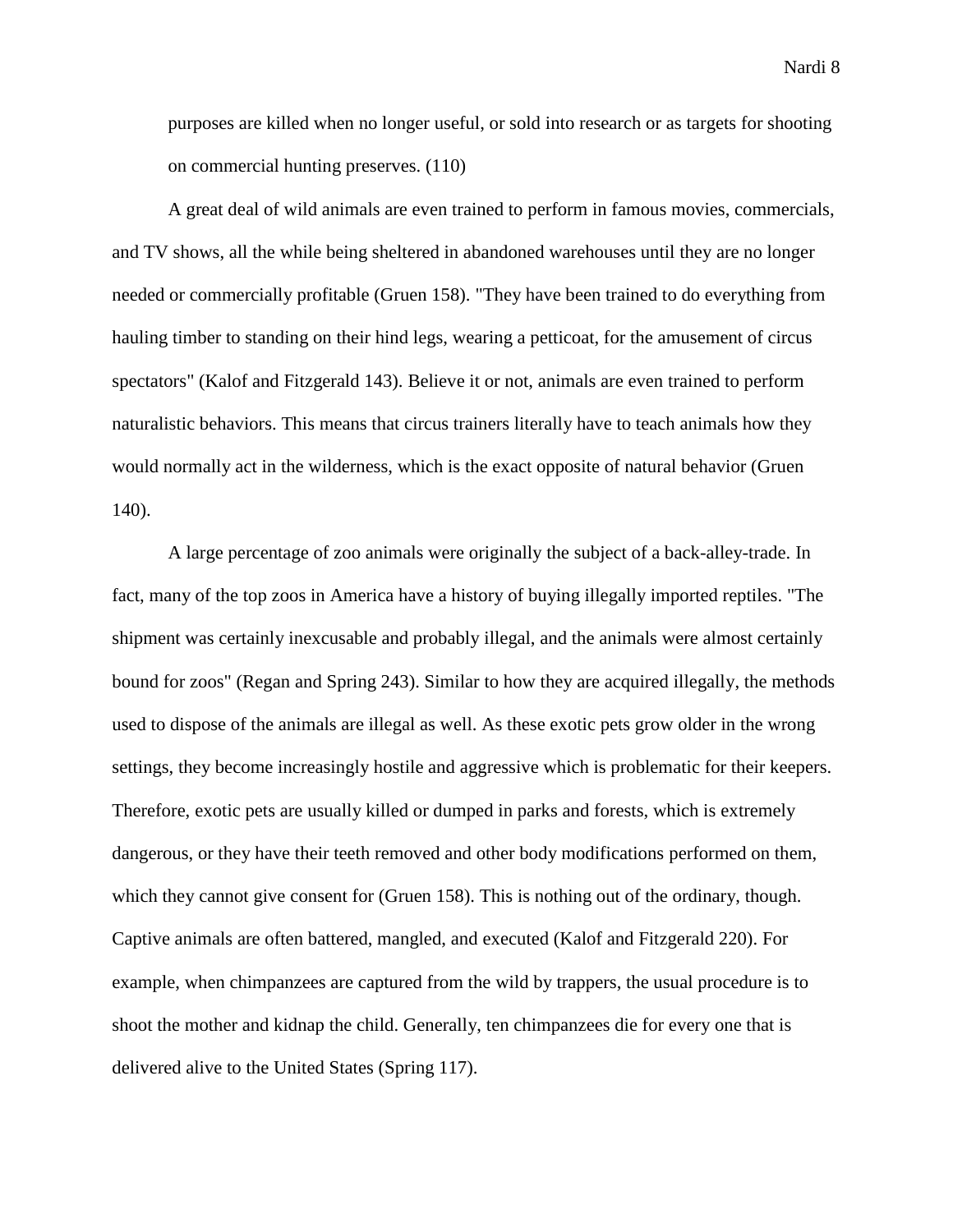"There is one kind of human duty toward animals...to preserve the whole species from extinction" (Morris and Fox 67). In the past few decades, there has been a large debate over the role that zoos play in saving endangered species from extinction. While the zoos themselves claim they help, few animals have been saved from extinction by zoos, "and some of them more providence than prudence" (Gruen 139). For instance, incalculable numbers of birds die while being captured and transported, and the birds who do make it to the zoo alive wither in captivity. With no room to fly, their lives are severely diminished. It is estimated that fifty birds are killed for every one that arrives to enhance a zoo's exhibit (Regan and Spring 244). Additionally, gorillas have been pushed closer to extinction as a result of zoos and circuses abducting them from their natural habitats, especially because, unfortunately, many do not survive the brutal capture or die in captivity before they are even displayed (Regan and Spring 242). Tiger habitat has also reached an all-time low, at only 3% remaining tigers in the world.

As of 2011, there were more than 800,000 animals in AZA-accredited facilities (Gruen 140), which is an unnecessary number of animals being held captive. Consequently, these zoos are full of crowded cages stacked up like shipping crates (Kalof and Fitzgerald 158). Zoos, however, are not the only culprit. There is an abundant extraction of freshwater and ocean organisms for the aquarium trade (Regan and Spring 243). However, even *if* evidence was to emerge that zoos and aquariums benefitted research and conservation efforts, it would also need to be proven that it is necessary to hold such a high number of innocent lives in confinement to make a difference (Gruen 140). It's also important to note that research carried out among animals in captivity cannot be accurate because the behavior of captive animals is quite different than the behavior of their wild counterparts. So, if anything is being learned, it is what an animal does in a completely alien environment. But, as Dale Jamieson logically puts it, "the fact that zoo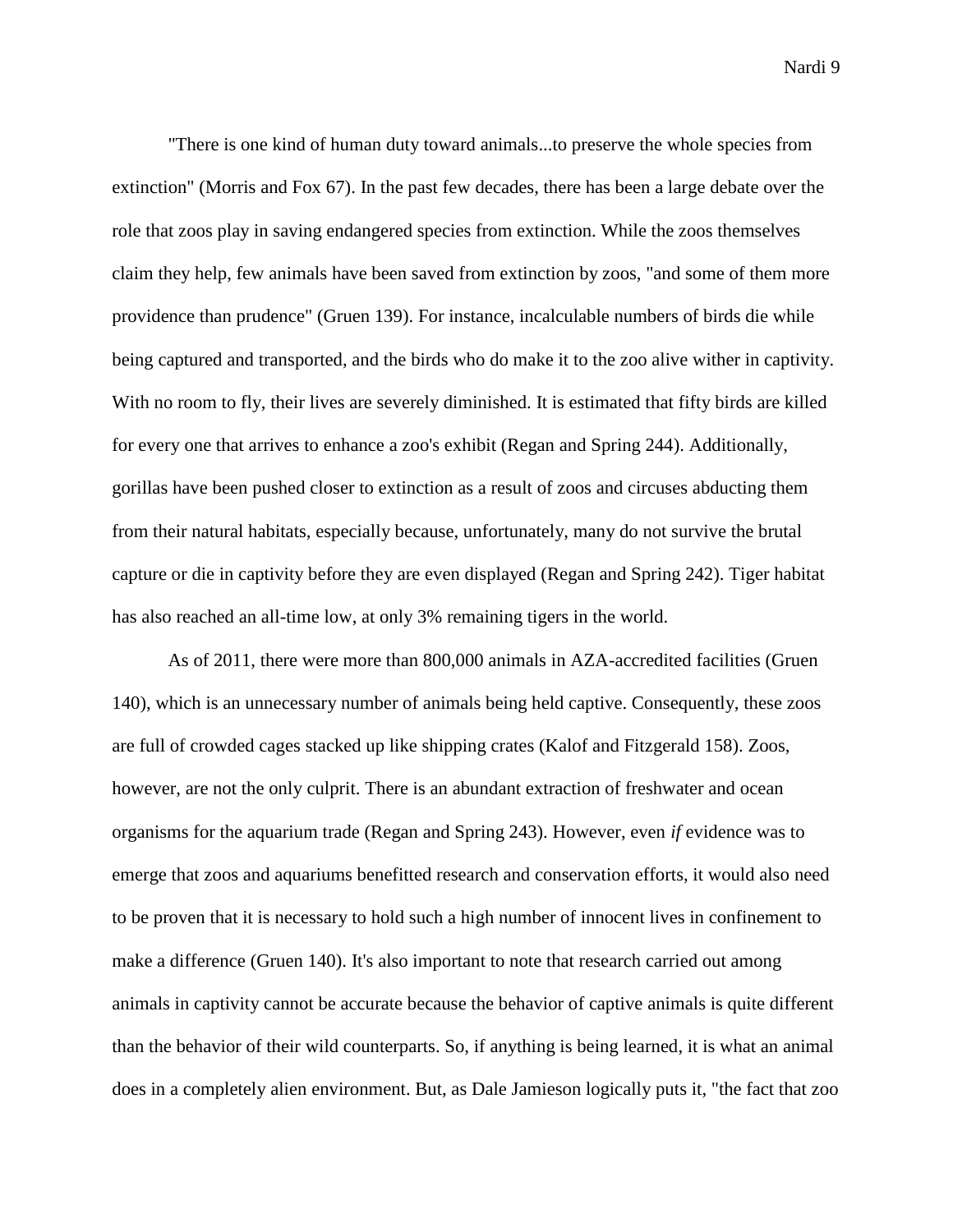research contributes to improving conditions in zoos is not a reason for having them. If there were no zoos, there would be no need to improve them" (Gruen 138).

Contractarianism states, under the assumption that animals have no thought process, that because they are incapable of understanding justice, we therefore do not have direct duties to human beings who also do not have a sense of justice. In that case, young and mentally challenged humans are not entitled to rights. Yet, it seems certain that, were we to unlawfully imprison a young child or a mentally disabled elder for no reason, we would be doing something morally wrong. "And, since this is true in the case of these humans, we cannot rationally deny the same in the case of animals" (Regan and Spring 107-8). There is ample evidence, however, that mammals including great apes and dolphins possess intellectual, emotional. and receptive capacities *at least* equal to that of toddlers. Human toddlers have a moral right to have their needs for shelter, nourishment, and love provided directly by humans in society. It thus complies with arguments from marginal cases that each individual great ape and dolphin also reserves a moral right to have their needs directly fulfilled by humans while in human society (Sunstein and Nussbaum 283).

One of the most influential laws, still in place today, is derived from the work of John Locke. In the late 1600's, he wrote of "natural rights" to "life, liberty, and property." Animals surely have plausible claims against us in this noble triad. But, in order to decide definitively whether this pertains to non-human species, we must first clearly define these concepts. Homo sapiens express their liberties through their freedom from restraint, ability to control their actions, and absence of interference. Unfortunately, animals don't have a voice to speak, a voice that complains, or a voice that demands their rights, at least, not that humans are capable of interpreting. In his book *On Liberty*, John Stuart Mill states that "liberty consists in doing what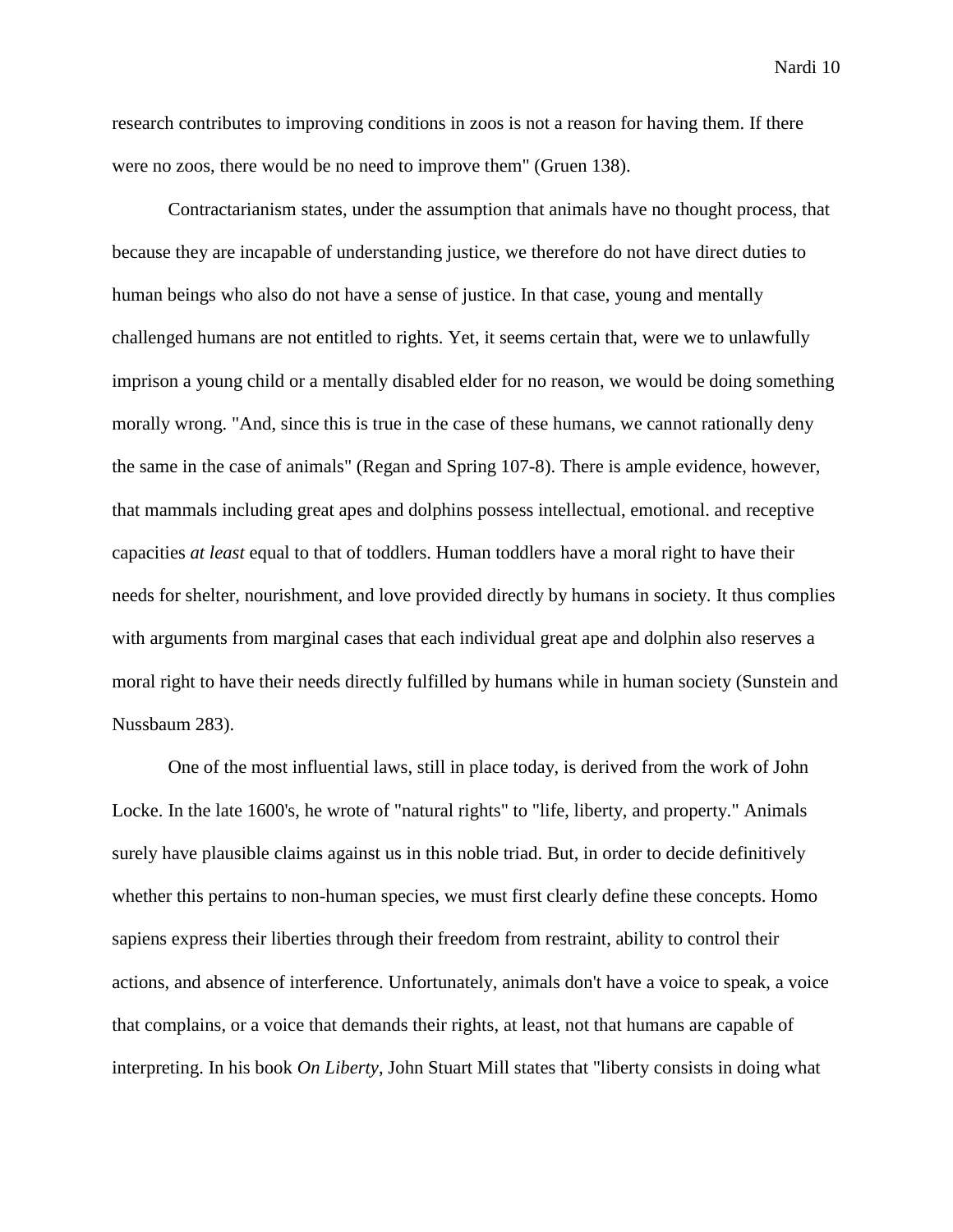one desires" (Gruen 141). Similar to how prison cells deprive human beings of liberty, nonhuman animals in captivity are deprived of their liberty of movement. Although, even human criminals who have committed violent crimes are released from their cells for the majority of each day to exercise and socialize with other inmates. As Lori Gruen wrote, "When our options are constrained or when we are coerced to do one thing, like it or not, then our liberty is being violated." Simply put, it is generally problematic when liberties are refused to any living being (141).

Captive animals have no liberties adapt their lifestyles to accustom their lack of freedom. For instance, one may have altered desires that are cultivated in response to his/her oppressive or confined situation. Experts have compared hostage animals to subordinate 'happy housewives' who accept abuse and blame themselves, which leads to depression and helplessness (Gruen 143). Without room to wander, wild animals in captivity cannot flourish as wild. As a result, they are overly dependent on their abductors and become vulnerable to foreign conditions and diseases (Morris and Fox 60-62). More to the point, human respiratory infections are highly contagious to chimpanzees; which is yet another reason animals should not be relocated from their original habitats (Spring 116). A fundamental right that is equally undeniable and possessed by all creatures capable of suffering is the moral right to not be treated cruelly (Morris and Fox 57).

If, in contrast to reality, there was enough knowledge, money, and will to build facilities in which all captives had their needs met, keeping wild animals in confinement would be less of an atrocity. In other words, if animals were provided high quality food they enjoyed, safeguard from predators, acquaintances, adequate space, and a stable environment, some would argue that captivity is morally acceptable (Gruen 140). This fantasy is, however, exactly that: a fantasy.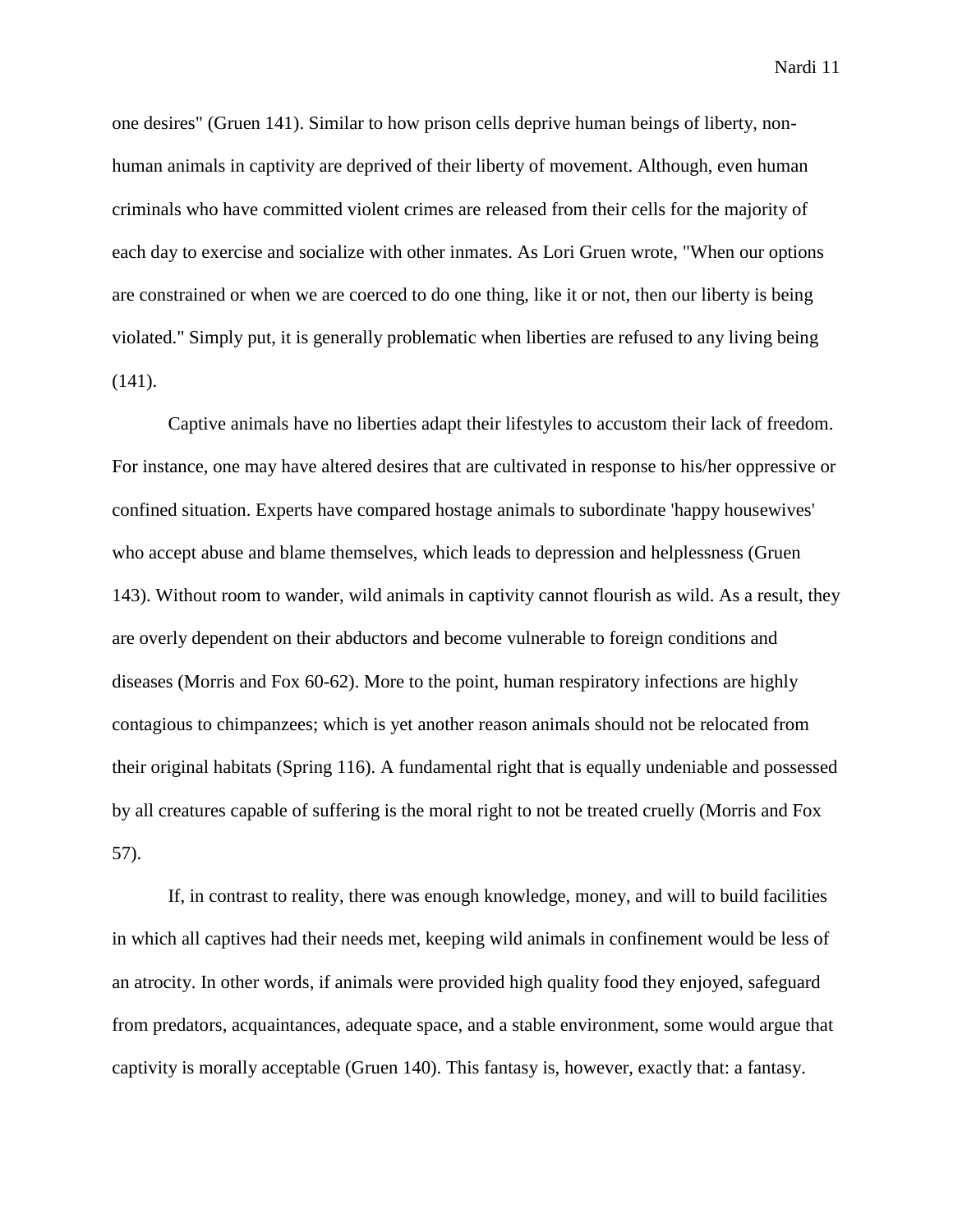Oftentimes, it is said that we as humans treat animals like objects, but a more accurate description would be to say we treat them like prisoners of war (Coetzee 58). This is, of course, derivative of wild animals frequently being imprisoned in decrepit roadside zoos or chained alone in private dwellings (Wise 6). Zoo life is also compared to circumstances in war in the following example taken from *The Animals Reader* by Linda Kalof and Amy Fitzgerald:

There is no reason to suppose that zoo life is not a source of sadness to most animals imprisoned there, like displaced persons in wartime...Most take every possible opportunity to escape. Most will not breed. Probably they want to go home. Some captive animals die of grief when taken from the wild. Sometimes these deaths appear to be from disease, perhaps because an animal under great stress becomes vulnerable to illness. Others are quite obviously deaths from despair-near-suicides. Wild animals may refuse to eat, killing themselves in the only way open to them. (95)

When zoos were first opened to the public, the keepers had to protect the animals against attacks by the spectators. The spectators felt the animals were there to be insulted and abused, "like prisoners in a triumph" (Comzee 58). This feeling of superiority and dominance is still evident today in the way we conduct ourselves around other species. In his book *Setting Free the Bears*, John Irving describes a powerful scene in which the zoo animals are being publicly fed:

I watched them feed the big cats. Everyone in the zoo seemed to have been waiting all day for that... First, this keeper came and flipped a horse steak through the bars to the lioness: the keeper flipped it right in a puddle of her pee. Everyone snickered... The keeper was more professional with the cheetah; he slid the meat in on a little tray, shook it off, and the cheetah pounced on it, snapping it around in his mouth... But the cheetah shook his meat too hard; a big hunk flew off and plopped on the ledge outside the bars.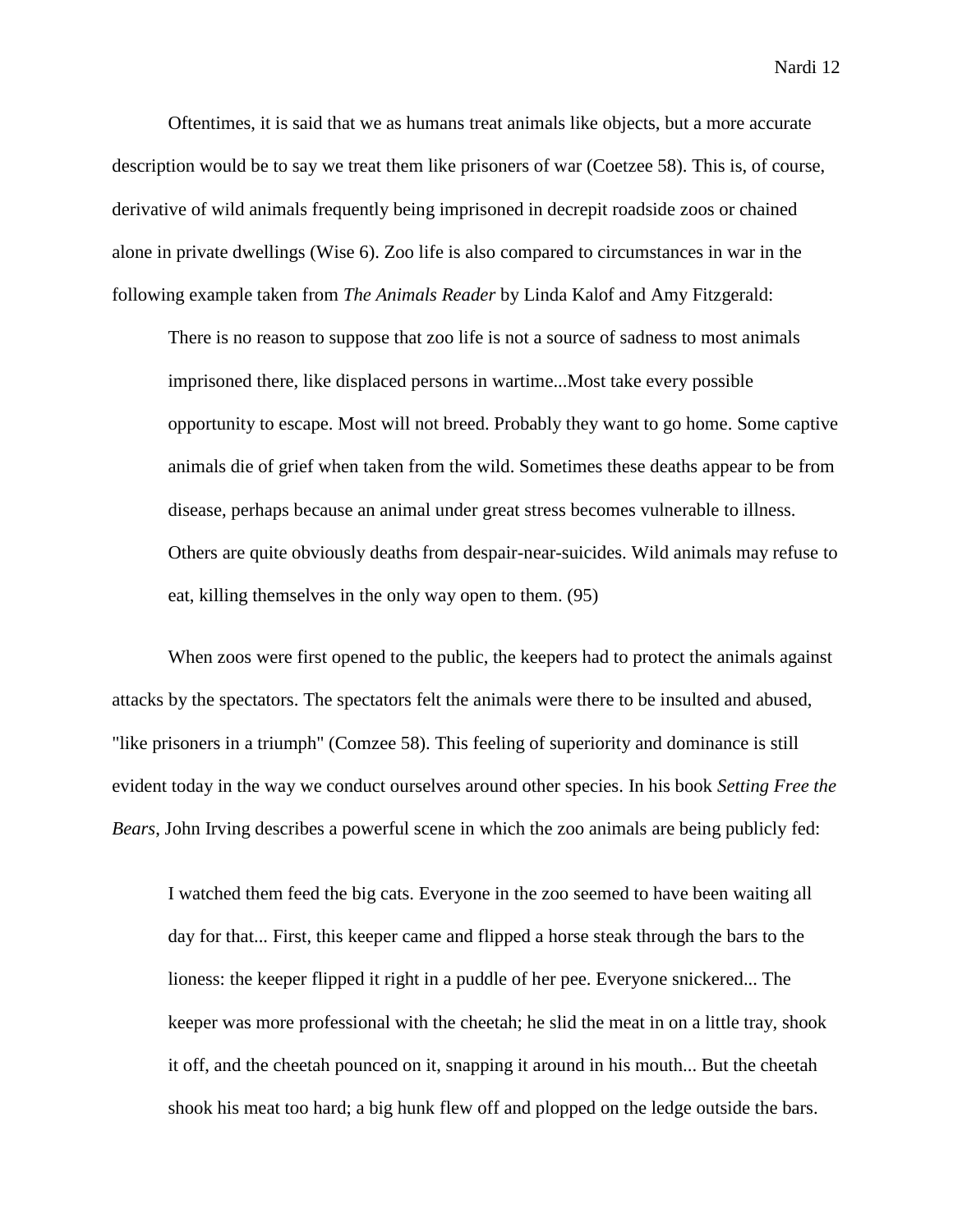Everyone was hysterical. You see, the cheetah couldn't quite reach it, and being afraid someone would steal it, the poor animal set up this roar... Someone pranced in front of the cheetah, pretending to make a grab for the meat on the ledge. The cheetah, must have lost his mind, trying to jam his head between the bars. He ate up that meat in two terrible bites and swallows- not one bit of chewing- and sure enough, he gagged, finally spewing it all back up. And when I left the cat house, the cheetah was bolting down his vomit.  $(107-8)$ 

Any rational human being would understand that the situation illustrated above is highly abusive to those helpless creatures. Animals in the wild eat without these obstacles, which is one of the many reasons wild animals should never be removed from their natural habitats. Up until a few years ago, zoos put no thought into the emotional needs of the animals in their facilities (Sunstein and Nussbaum 316). Even now, zoo managers tend to do what is most cost effective, even if that means poor living conditions for the animals.

Animals seek one another out more than biologists once presumed, in an effort to avoid feelings of sadness, loneliness, and sorrow. These feelings seem to take a sizable toll on animals who lived in social atmospheres before being uprooted and is absolutely one of the factors that leads to high death rates among captive animals. Lions are regularly spotted in zoos pacing restlessly back and forth in their cages in the stereotyped motions seen in so many captive animals. When an individual cannot express his or her capacities, frustration and misery overtakes them. Because wild animals are accustomed to using their natural abilities, it is logical that they miss using them. The majority of zoo animals, precisely the larger ones, have little or no opportunity to use their natural abilities. "Eagles have no rooms to fly, cheetahs have no room to run, goats have but a single boulder to climb" (Kalof and Fitzgerald 95).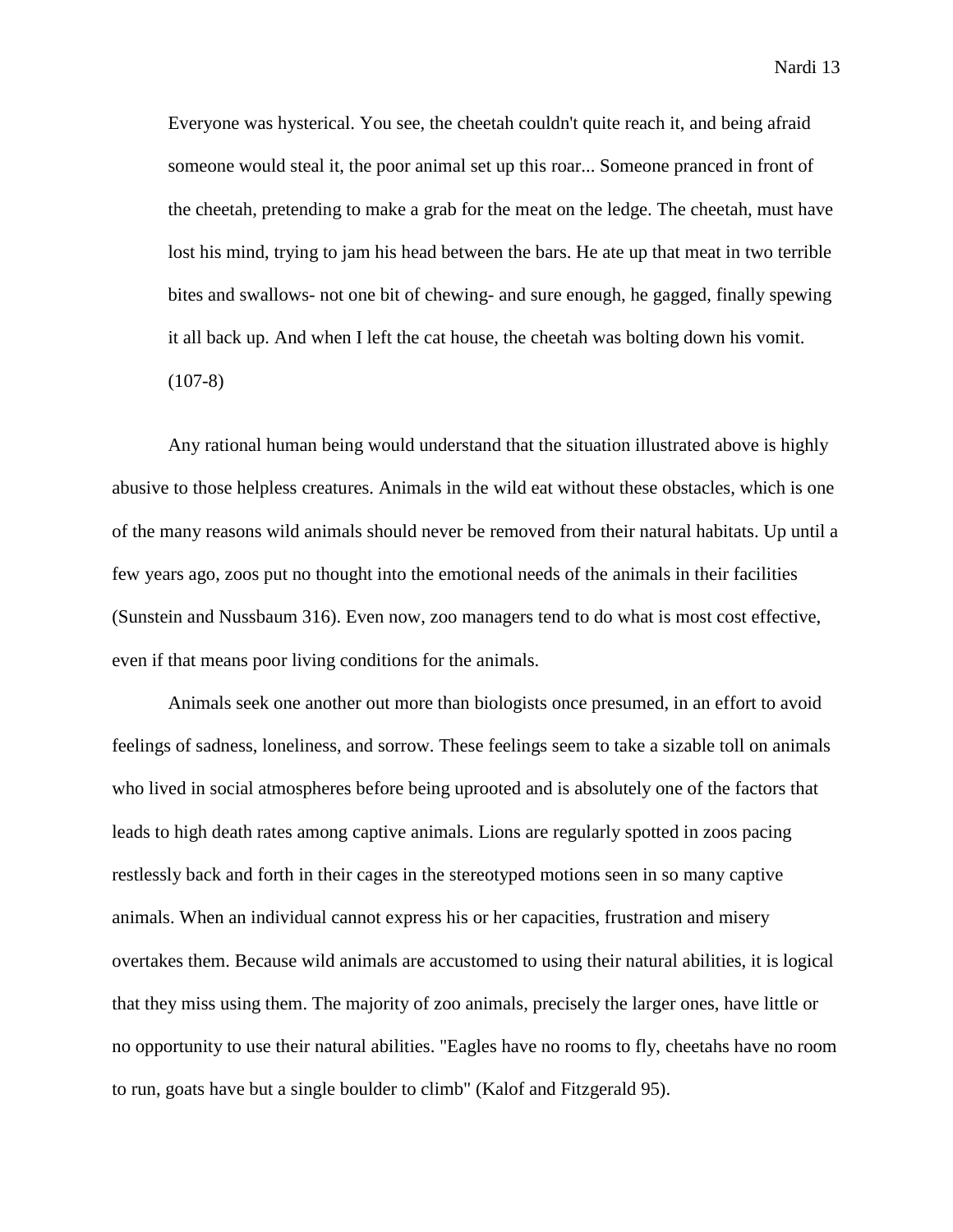A dolphin named Pauline brutally seized by researchers despaired for her life after being placed in a small water tank. She couldn't even hold herself upright and required constant support. Even though the researchers saw her suffering and heard her distress calls and frantic splashing, they would not let her go. After multiple days alone, a male dolphin was also captured and placed in the same tank, which drastically lifted her mood. The male helped her swim, even nudging her to the surface at times. Unfortunately, Pauline died two months later from a painful infection caused by the fishhook that was used to capture her. The male companion then refused to eat and died three days later from a gastric ulcer, initiated by his mournful fasting. Dying of grief, however, is not the only proof of love and affection in animals (Kalof and Fitzgerald 93). Chimpanzees can acknowledge sadness in humans and have even been documented wiping human tears away (Kalof and Fitzgerald 99). Also, in the Madgeburg Zoo, a father wildcat guarded his cubs day and night and, though normally peaceful, attacked the keeper if she approached his offspring. The father brought food to the den and protected them the best way he knew how. When his kittens played, he hissed at any zoo-goers that posed a threat to his kittens (Kalof and Fitzgerald 95). Captivity is especially detrimental to elephants because there are no zoo environments large enough to satisfy their need for space and companionship (Gruen 140). Non-human animals have even been widely observed sobbing and crying, with tears streaming from their eyes; identical to how humans portray sadness and distress (Kalof and Fitzgerald 99- 100). Long ago, Charles Darwin investigated whether non-human animals shed emotional tears. He found that Indian elephants being captured "tied up and lying motionless on the ground, showed no other indication of suffering than the tears which suffused their eyes and flowed incessantly." Another elephant was described "uttering choking cries, with tears trickling down his cheeks." Over the years, elephants have been observed crying while being scolded and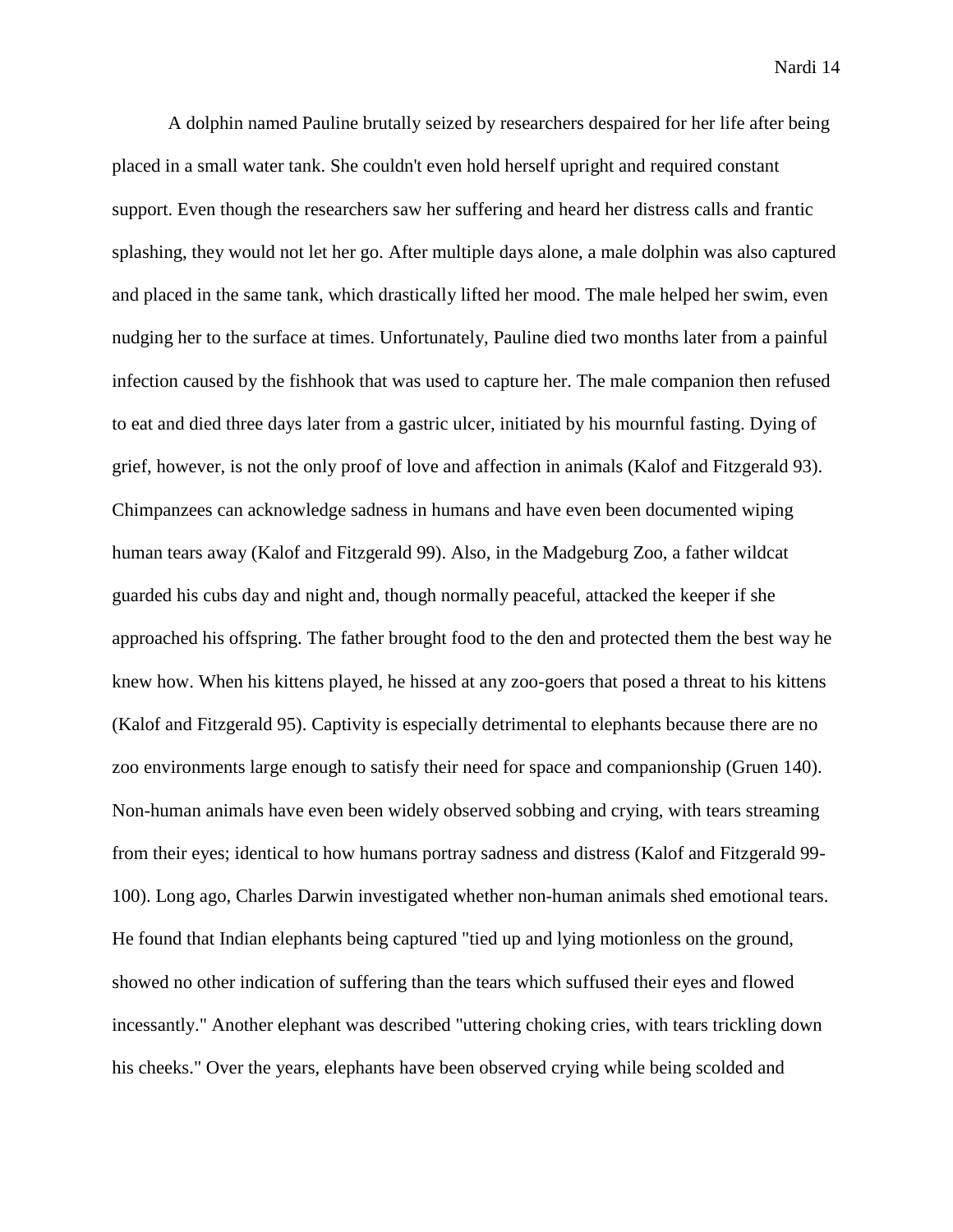weeping while giving children rides at the circus (Kalof and Fitzgerald 99). In a torture experiment, an elephant was shot repeatedly with a gun: "Large tears now trickled from his eyes, which he slowly shut and opened; his colossal frame quivered convulsively, and, falling on his side, he expired." With this knowledge, it should be incumbent that all animals are treated with the same respect as humans. Unsurprisingly, homo sapiens are the single species to run torture experiments on other species of animals (Kalof and Fitzgerald 100).

It is fairly certain that any human who is kidnapped and held hostage by another species, forced to perform unnatural acts under threat of punishment, and starved would cry too; especially if the conditions were similar to circus animals'- who are squeezed into cramped, filthy cages, starved, terrorized, and beaten, given only the minimal care that would make them presentable in the ring the following day (Sunstein and Nussbaum 300). An African elephant died in Chile's Santiago Zoo after numerous operations to remove plastic bags, nails, and other items from his stomach. Zoo workers stated that the patrons often gave the elephant lighted cigarettes as means of entertainment (Kalof and Fitzgerald 225). Similarly, a sick Lion cub named Labai also required surgery to remove latex, rocks, leather, and shoe laces from his intestines. His cage was filthy and due to starvation. he was forced to eat anything thrown at him. Unfortunately, Labai's bodily damage was too extensive and despite the effort of veterinarians, he ultimately died from an infection.

Just as we can experience good pleasures, such as enjoying a cold treat on a hot day, there are also bad pleasures, including some of the gratifications of the circus audience (Sunstein and Nussbaum 304). Spectators' desire to watch everything animals do resembles the power and pleasure that characterizes the disorder of voyeurism. Zoo spectatorship taps into subconscious cravings for voyeuristic arousal by tantalizing the helpless animals, which is an evil thing to find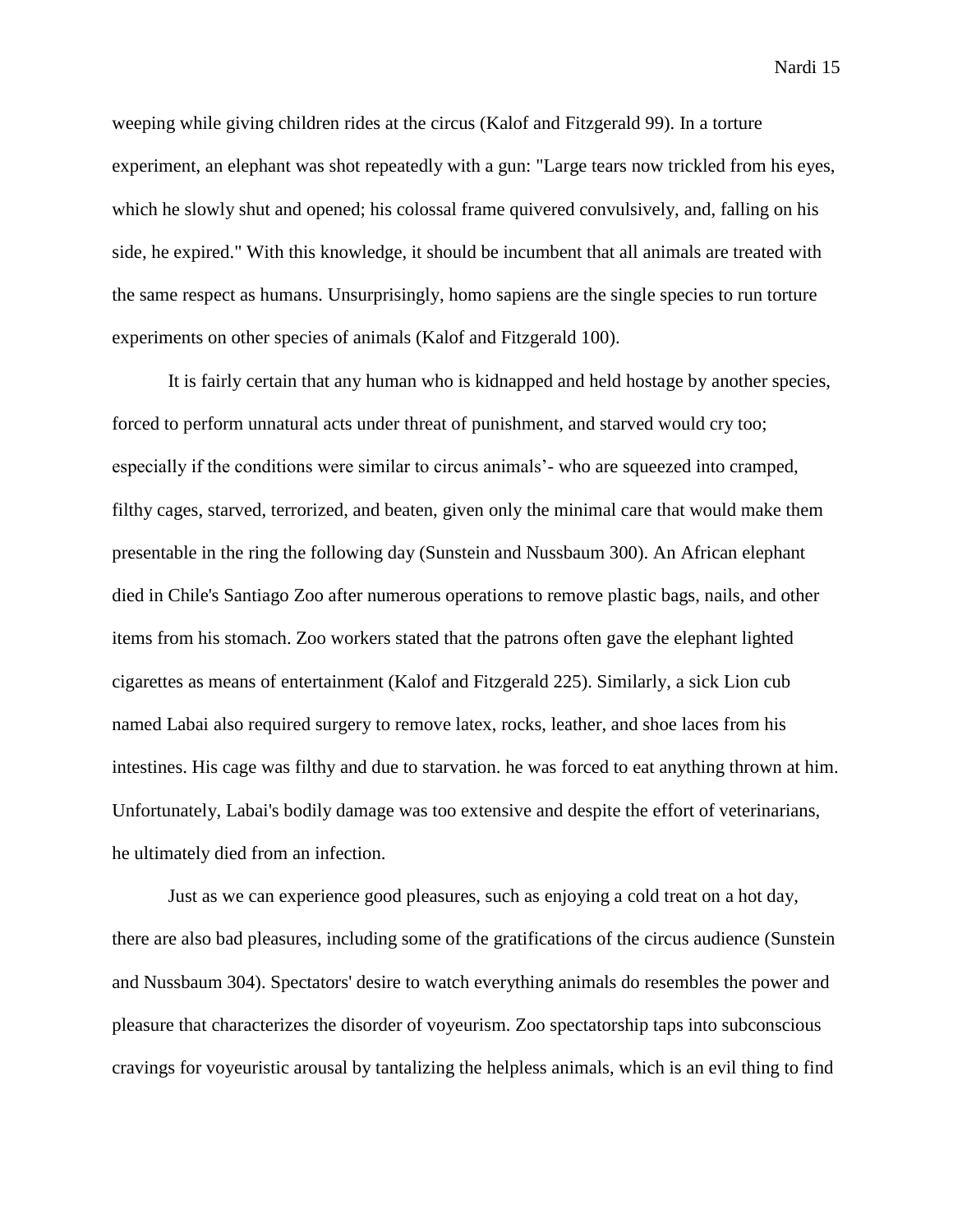pleasure in (Kalof and Fitzgerald 221). "People watch animals as a means of symbolically celebrating a desire to exert power over them more explicitly" (Kalof and Fitzgerald 222). Humans can even presume what these captives are thinking. In the following powerful poem *Baboon Babble* featured in *The Animals Reader*, Jose Emilio Pacheco narrated the ideas of zoo animals:

I live only to be stared at.

The throng they call people comes here.

They like to tease me.

They enjoy it when my rage rattles the bars. (220)

The leading argument against animal rights is that we owe our moral duties only to other human beings; but when animal rights opponents are asked why humans should be treated humanely but not animals, their only answer is because they are humans (Morris and Fox 58). This selfishness is an issue of justice, and an increasingly urgent one because more animals are being captured every day. It is important that humans remember we share this planet and its scarce resources with other intelligent beings. As the Kerala High Court demonstrates, there are other species worthy of a dignified existence. "Animals should not be caused gratuitous physical pain: their psychological well-being should not be diminished unnecessarily" (Kalof and Fitzgerald 26). At the end of the day, it is unacceptable to pluck animals from the wild and lock them behind bars so that the public can come and gawk at them (Spring 210). The rightness or wrongness of an action should be judged by its consequences. In the case of captive animals, the ratio of pain inflicted upon non-human creatures to human pleasure is too great to justify. Many animal rights activists wonder if it would be better for the beings imprisoned in these artificial environments of our design to never have been born at all. Denying liberty and depriving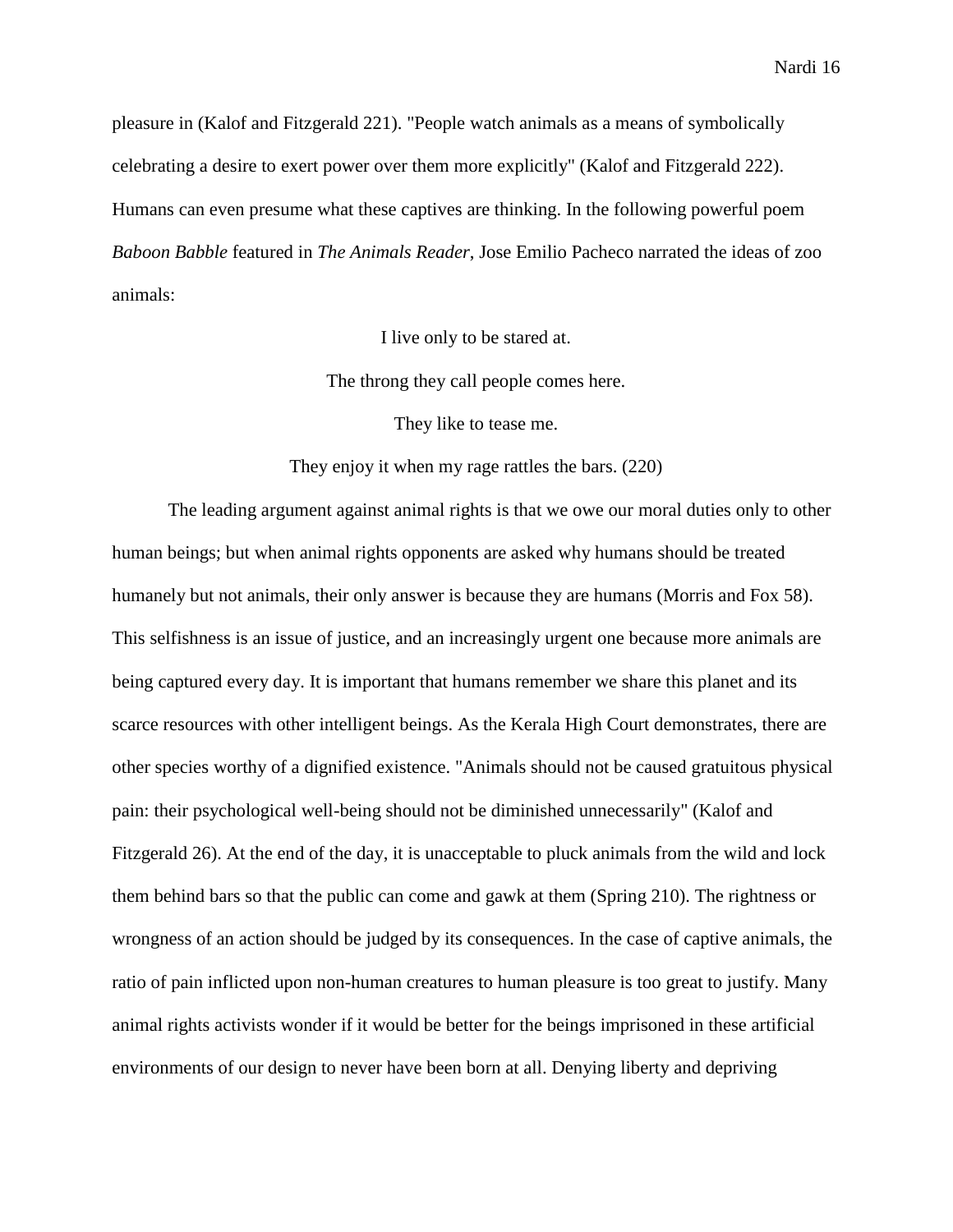someone of their freedom, which is what captivity does, makes life very poor for that individual (Gruen 141-142). "Ultimately, to deprive wild animals of their wilderness sanctuaries is to treat them cruelly, and for that reason, to violate their rights" (Morris and Fox 60-62). There is no obvious reason why these basic notions of justice cannot extend across the species barrier, as the Indian court boldly does (Sunstein and Nussbaum 300).

Zoos teach us a false sense of our place in the natural order. Means of confinement create a significant difference between humans and animals that do not actually exist in the natural world. In zoos and circuses, animals are there for our pleasure; to be used for our purposes. In contrast, animals in the wilderness do as they please and would even use humans as a means for food if given the chance. We need to learn to live as one species among many rather than one species over many. To do this, we must forget what we learn at zoos because what zoos teach us is false and dangerous, both humans and animals will be better off when they are abolished" (Gruen 140). The world is a much more peaceful place when animals are not being removed from their native habitats, transported great distances, and kept in foreign environments (Spring 109). Humans feel like the possessors of everything, but it is essential we learn to peacefully coexist and share Earth's resources with the world's other occupants. If we don't make the change, then who is going to do it? We destroyed this planet and now we have to repair it.